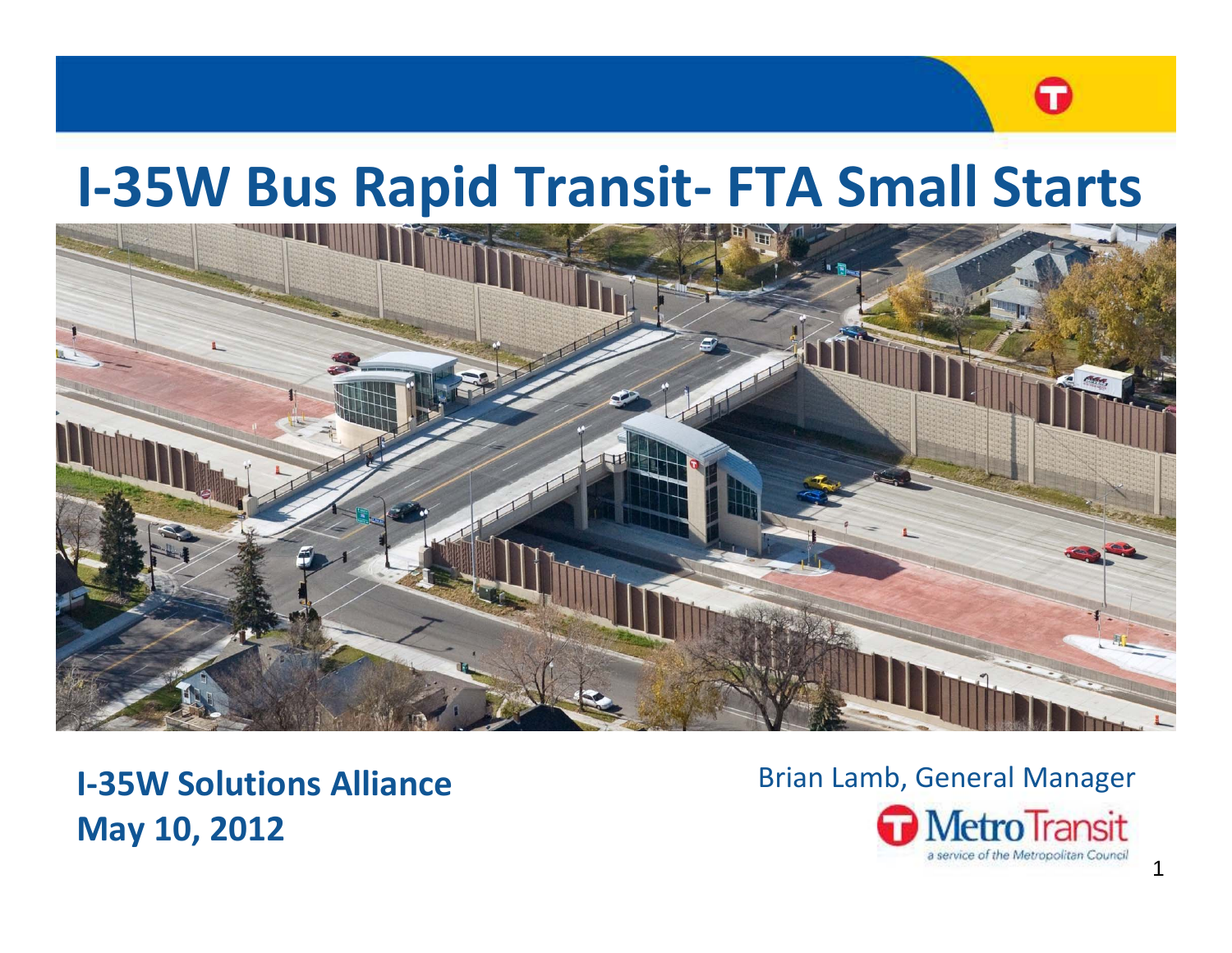# **Why** Bus Rapid Transit in the I-35W Corridor?

- I-35W is Minnesota's busiest commuter highway
	- $\bullet$ 190,000+ average traffic volume, high peak demand
	- $\bullet$ 12,000 express bus riders each weekday
- Bus Rapid Transit (BRT) delivers the service quality of light rail at lower cost, with greater flexibility
- BRT investments allow
	- $\bullet$ Faster, more frequent, and more reliable service
	- $\bullet$  Competitive travel time and improved amenities to attract new transit riders

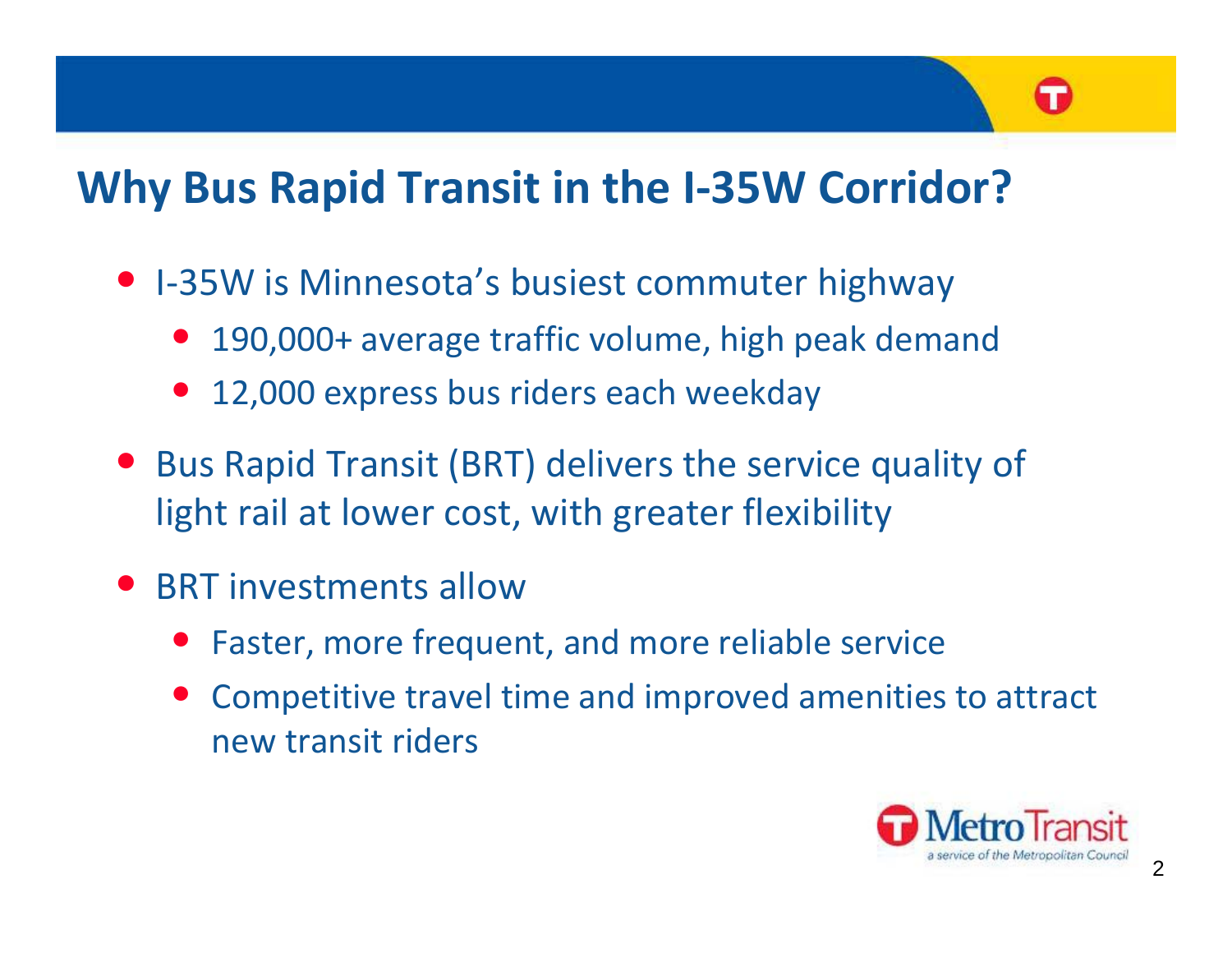

## **2005 I-35W Bus Rapid Transit Study 35W Recommendations**

- $\bullet$ • HOV/BRT Lane Buses at free-flow speed
	- Extend to HOV downtown
- $\bullet$ • On-Line Stations
	- 46th Street
	- Lake Street
	- American Blvd/494
- •Express Service
- $\bullet$ • Station-to-Station Service • Improve downtown bus speed •Lakeville Park-and-Ride



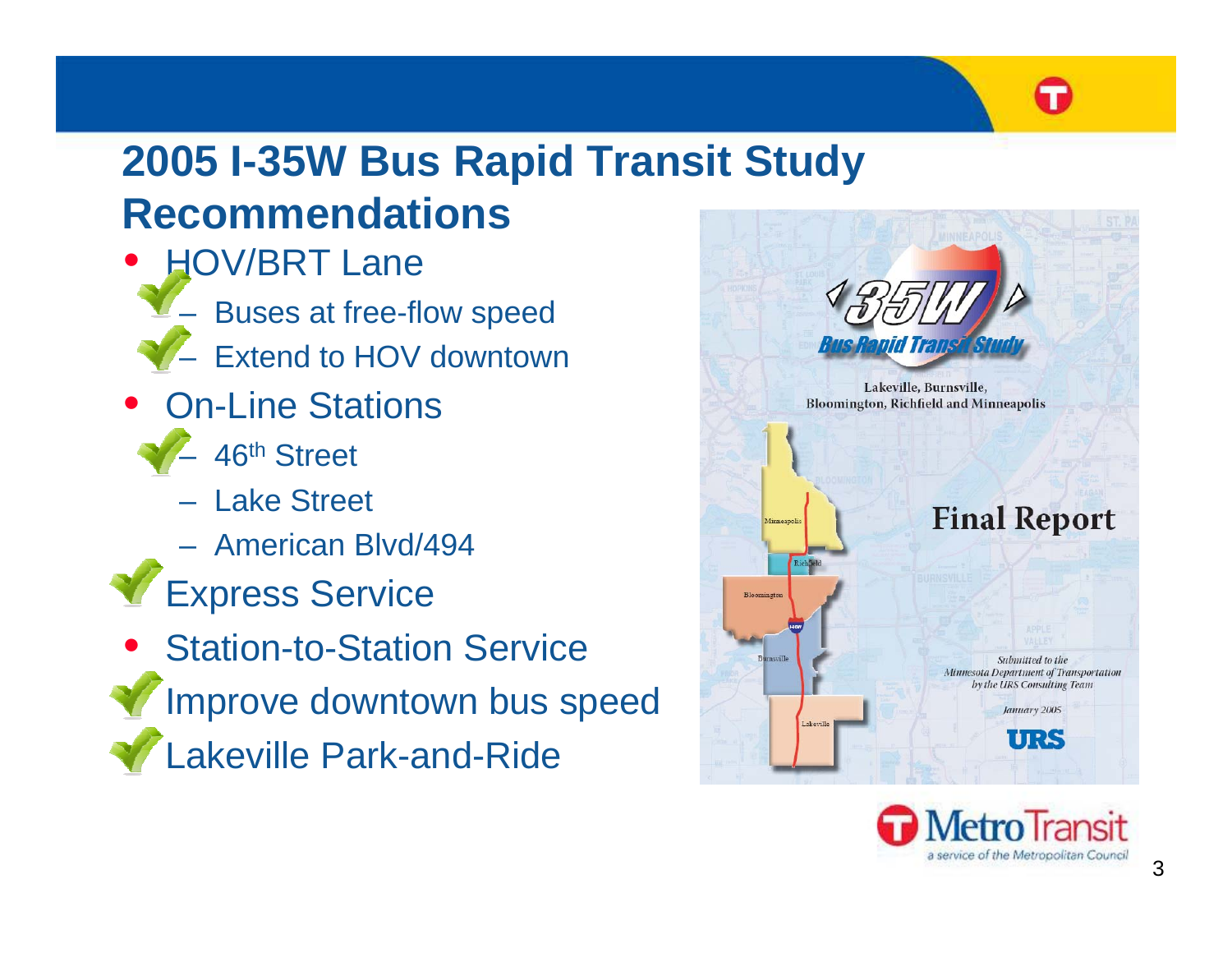# T

### **BRT would continue success of recent corridor improvements**



- $\bullet$ ● I-35W & 46th Street Station opened December 2010
- $\bullet$ • Increased frequency to additional destinations

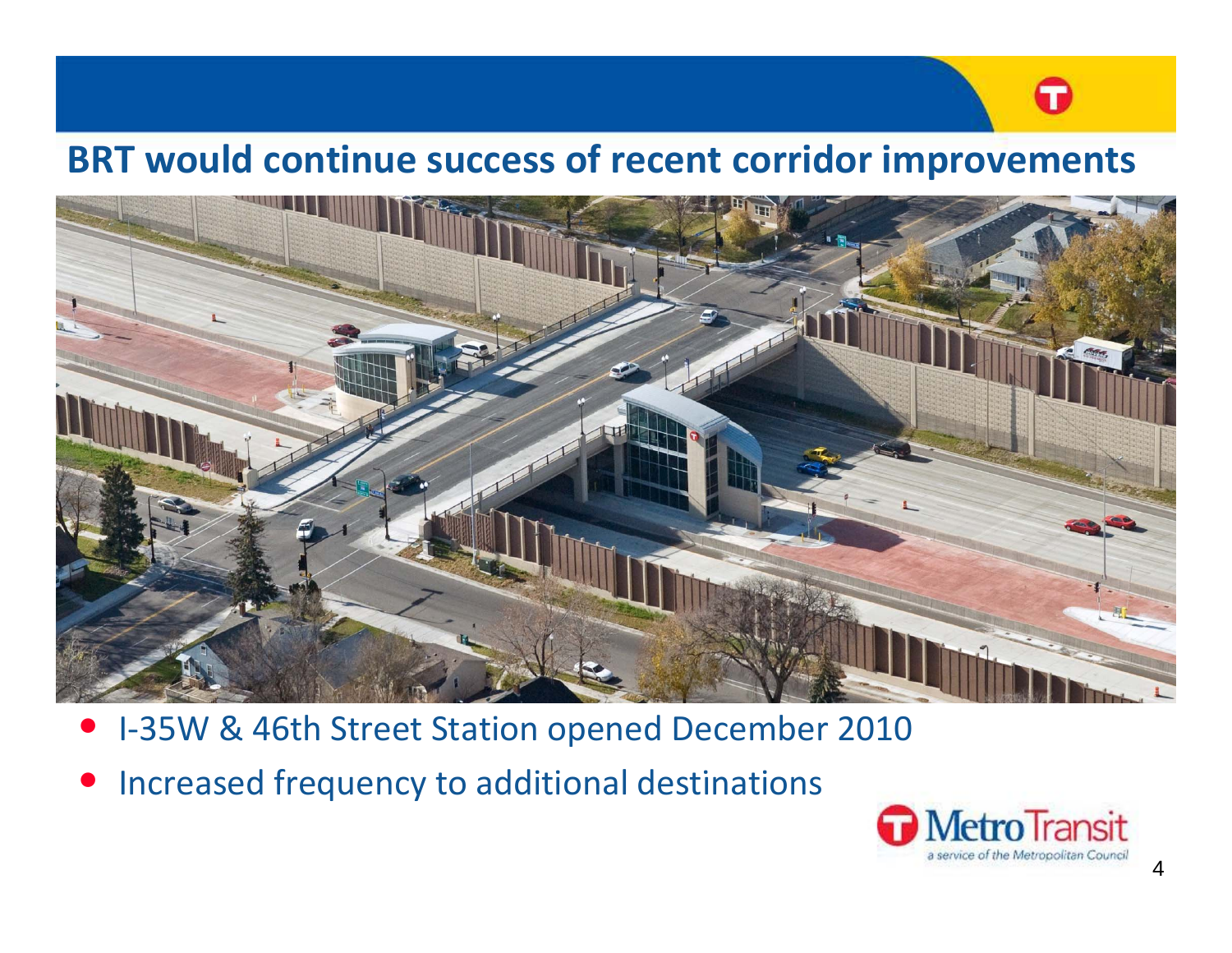# G

## **I‐35W Bus Rapid Transit ‐ Remaining Investments**

What added investments will result in BRT on I-35W?

- Online station at Lake Street (planning underway)
- Online station at American Boulevard (w/ P&R)
- Transitway station improvements at other stations
- $\bullet$  All‐day BRT buses and additional express buses Estimated \$150 million (2012) remaining investment

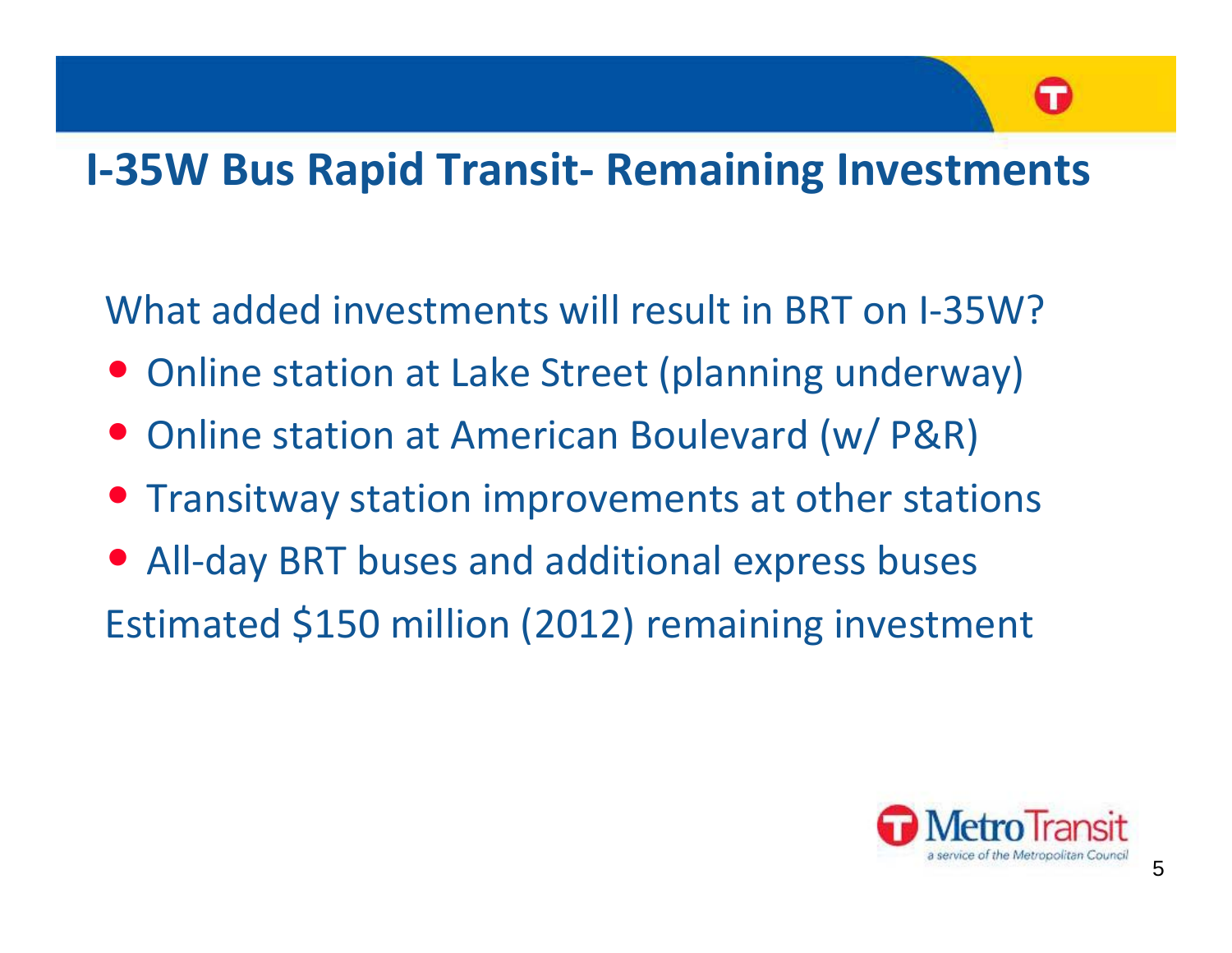

# **Funding Opportunities**

- Typical federal competitive funds (TIGER, CMAQ) target \$10‐25 million project sizes; BRT too large to be competitive in these competitive funding pools
- FTA "Small Starts" funding may be promising source, given larger size of I‐35W BRT project
	- – $-$  Competitive funding for fixed guideway transit
	- –Up to \$75 million federal funding for project
	- –- Same funding sources as larger "New Starts" projects (Hiawatha, Northstar, Central Corridor, future LRT lines)
	- –- Local sales tax funding demonstrates commitment

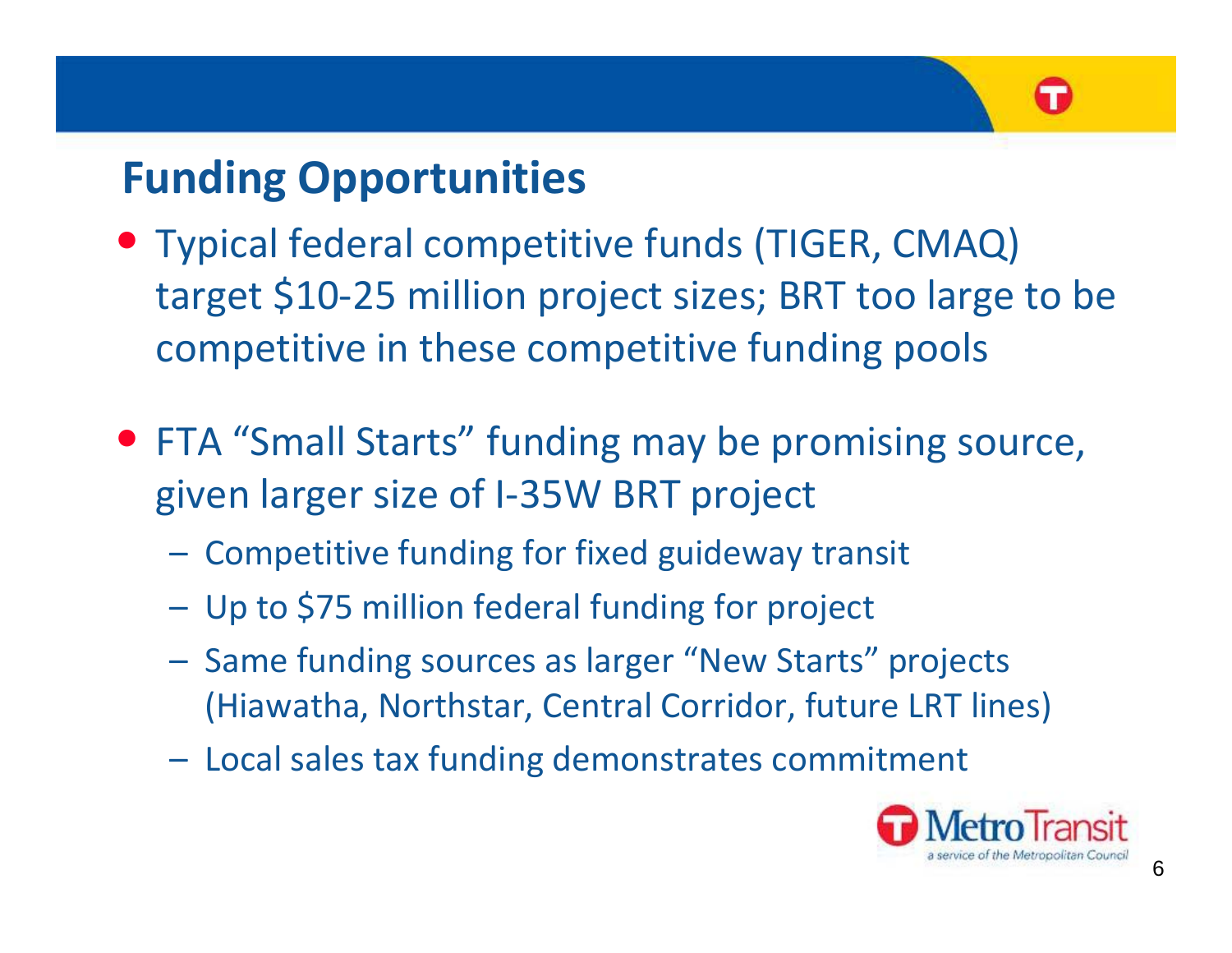## **Small Starts Process**

- $\bullet$ Begins with Alternatives Analysis (AA)
- Faster, less complex than "New Starts" process
- Narrower range of alternatives expected for I-35W
- Federal funding requested April 2012 for AA study



G